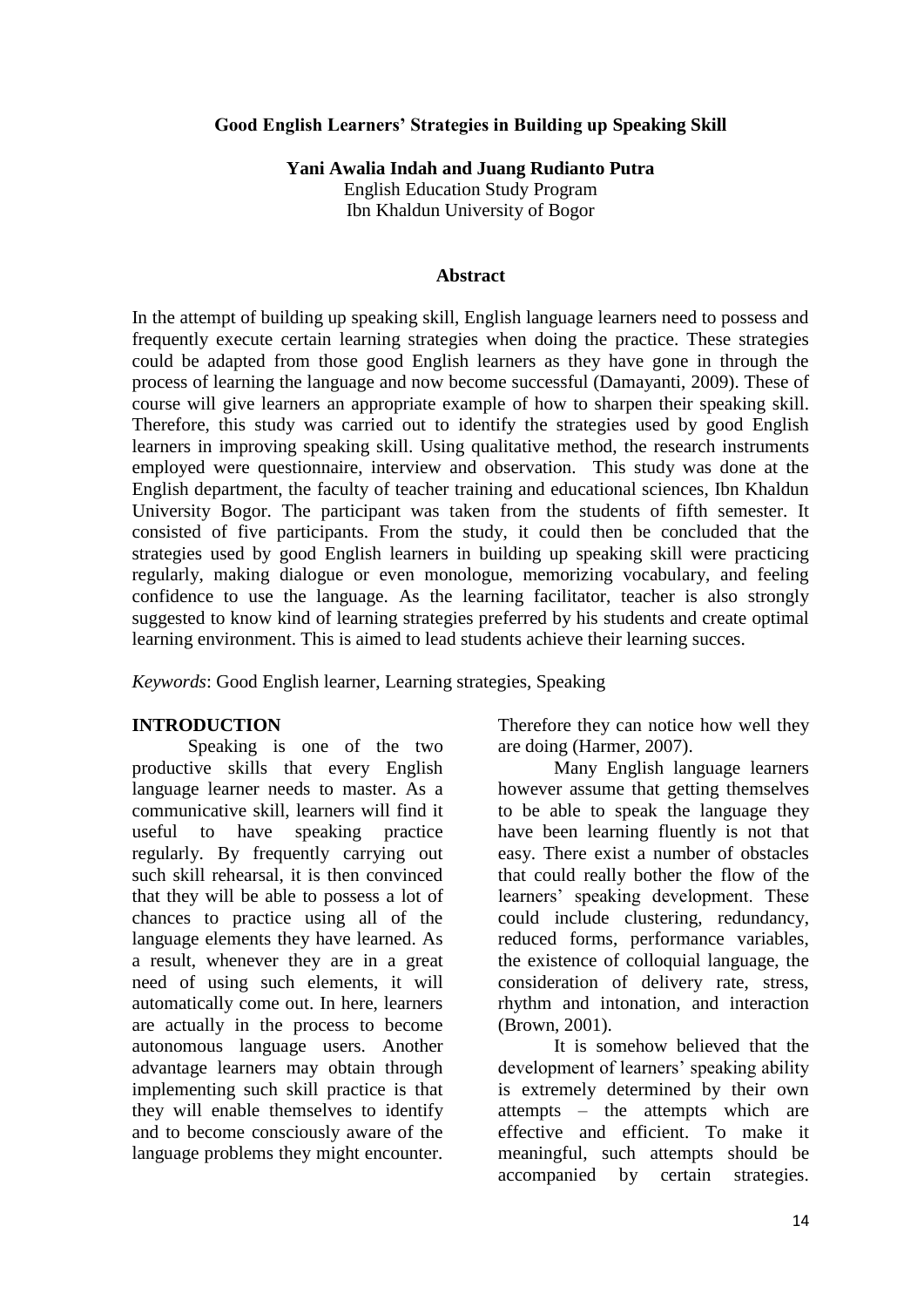Therefore, learners are required to possess such kind of stuff to help them in overcoming the problems mentioned and they could then possibly carry out the practice persistently and build up their speaking skill.

Strategy -- not only related to the sake of learners' speaking development - - should be considered as a highly vital factor that could support the process of language learning and lead learners towards the acquisition of the language itself. Moreover Damayanti (2009) supports the statement by saying that learners' language learning strategies possess an important function for their own language learning. She also emphasizes that such strategies can be employed as medium for active, selfdirected involvement, which she thinks essential for developing communicative competence. Therefore it can be concluded that the success of learners' language learning process in attaining such competence cannot be separated from the learning strategies they have chosen to employ.

Considering speaking skill as fundamental for English language learners to acquire, this study was carried out to identify what strategies good English learners often use to solve the problems mentioned before and mainly to build up their speaking skill. It is then expected that this study could give significant contribution towards those, English language learners who are interested in developing their speaking.

### **Purpose of the Study**

This study is primarily aimed to obtain detail description of how good English language learners build up their speaking skill. It is done by identifying the learning strategies they often use in rehearsing to speak. Besides that, the researcher also intends to observe who are appropriately defined as good English learners, what difficulties they often encounter when practicing speaking and how they could figure it out.

## **The Scope of the Study**

To limit the scope of the study, the research is only focused on observing the strategies that most good English language learners use in building up their speaking skill. As a result, this study would be able to produce a new piece of knowledge that could help English language learners to get a much better English language skills, in this regard speaking skill.

### **Significance of the Study**

As it is a good idea to imitate or at least consider the way of how successful English language learners rehearse their language skills--for the purpose of sharpening their speaking skill--this research result is expected to be able to give enlightenment to other English language learners who feel interested in developing speaking skill. They are then on the right track into a success. Therefore this study is really crucial to implement.

### **RESEARCH METHODOLOGY Sites and participants**

First of all, students who were classified as 'good' English language learners from the fifth semester of English department, the faculty of teaching training and educational sciences Ibn Khaldun University Bogor were selected as the population of the study. The determination of 'good' English language learner's terminology that was applied towards the students was based upon a particular criterion. That was their satisfactory scores on speaking subjects they had obtained from the first semester until the fourth semester (this is what so called 'categorization: Alwasilah, 2009).

On the second stage, their, particularly, academic behavior was observed, including: class participations,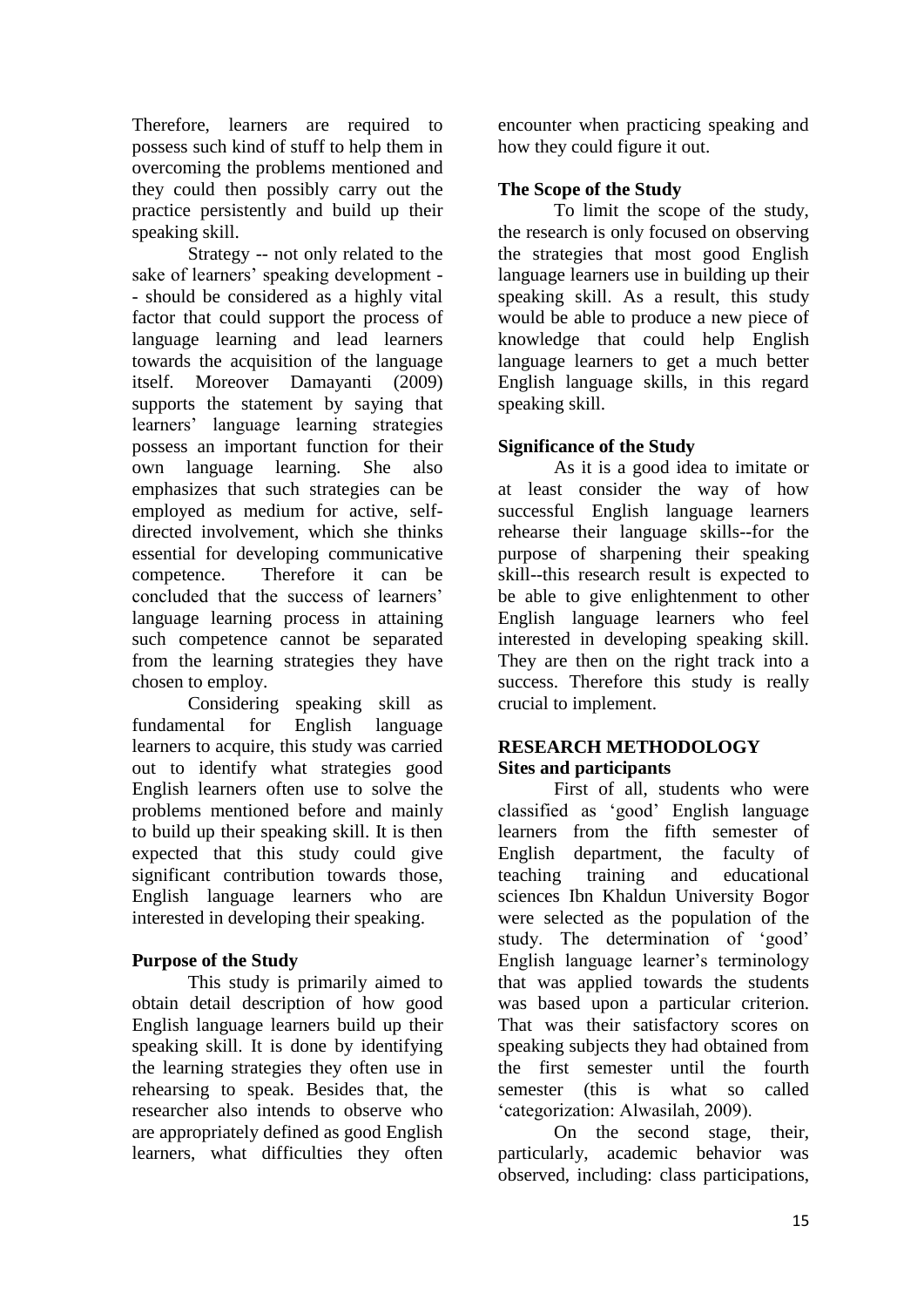task performance, self-confidence, discipline, etc. It could lead into a comprehension on who were appropriately categorized as 'good' English language learners opposed to those the 'bad' ones. Once it had already been obtained an apparent idea or reached the saturation on such categorization, purposive sampling would then be employed to choose the sample of the study. Finally, five participants were chosen.

# **Data collection methods**

This study used qualitative method. It was found to be proper using such method as the problem observed here was closely related to social phenomenon regarding to human's behavior. Guba and Lincoln (cited in Alwasilah, 2009) additionally state that through benefiting the existence of qualitative approach -- which was discovered to be more suitable -- into our research, we could really feel the essence of the typicality of natural setting that mostly appeared when employing the research,

To gain the data, three types of research instrument were applied, namely questionnaire, interview and observation. Questionnaire functions to gain data on the distribution of various behavior or characteristics appearing in natural setting. Interview was implemented as an instrument to get in-depth information on the problems being observed. Observation was done to facilitate the researcher in acquiring tacit understanding. These three instruments were carried out to assist the researcher obtain detail and complete information about the problems being observed. So that it would be valid and reliable.

# **Data analysis methods**

The researcher first analyzed the result from the questionnaire that he distributed to his research participants. This was aimed to get a general overview

of the topic and problem that he was interested in observing. Afterwards, he would be able to formulate questions that were going to be addressed to his participants on the interview section. As the questionnaire was designed in the closed-question format, he then found it necessary to have an interview.

Through the interview, the researcher was able to paraphrase the questions that could not be comprehensible enough to several participants. Moreover the researcher would possess an opportunity to raise follow-up questions. Having finished with the interview, the researcher tried to prove whether or not the participants told honest answer when being interviewed. This could be done by doing an observation. The conclusion of the study came up after the researcher noticed that the recurring patterns happened. After all of the three instruments were carried out, the results were then analyzed.

### **CONCEPTUAL FRAMEWORK Describing Good English Learners**

Rubin and Thompson (cited in Brown, 2001) make some generalizations on what become the major characteristics of good language learners. They suggest that good language learner should possess the following criterion:

- They find their own way, taking charge of their learning.
- They organize information about language
- They are creative, developing a 'feel' for the language by experimenting with its grammar and words
- They make their own opportunities for practice in using the language inside and outside the classroom.
- They learn to live with uncertainty by not getting flustered and by continuing to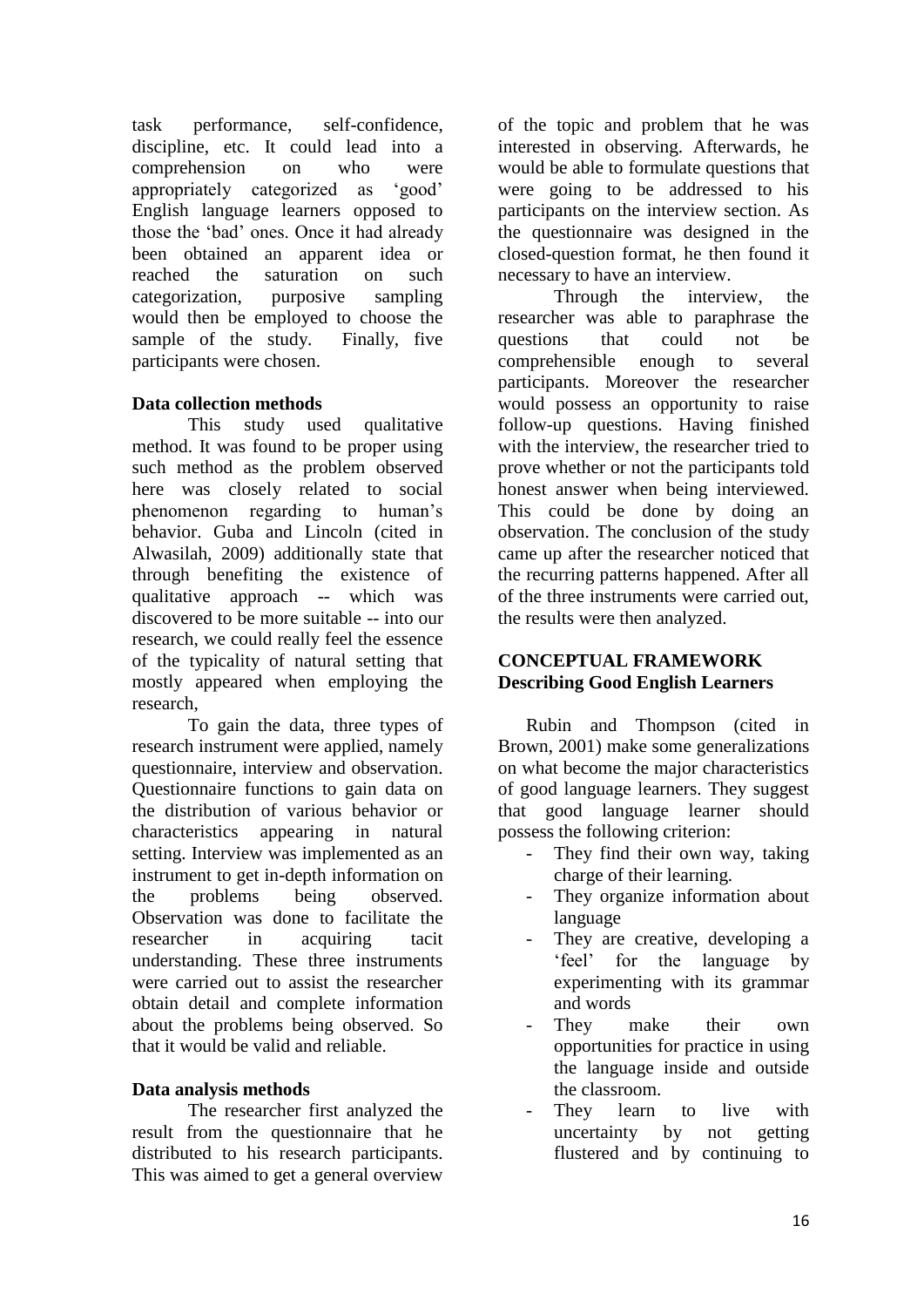talk or listen without understanding every word.

- They use mnemonics and other memory strategies to recall what has been learned.
- They make errors work for them and not against them.
- They use linguistic knowledge, including knowledge of their first language, in learning a second language.
- They use contextual cues to help them in comprehension
- They learn chunks of language as wholes and formulized routines to help them perform 'beyond their competence'.
- They learn certain tricks that help to keep conversations going
- They learn certain production strategies to fill in gaps in their own competence
- They learn different styles of speech and writing and learn to vary their language according to the formality of the situation.

However, Naiman et al (cited in Johnson, 2001) proposes his seven hypotheses about good language learners. He implies that good language learners: 1) are willing and accurate guesser, 2) have a strong drive to communicate, or to learn from communication—they are willing to do many things to get their message across, 3) are often not inhibited—they are willing to appear foolish if reasonable communication results or they are willing to make mistakes in order to learn and to communicate, 4) are prepared to attend to form, 5) do practice regularly, 6) monitor their own and the speech of others, and 7) attend to meaning.

In summary, good English language learners will not hesitate to do any efforts for the sake of their language mastery, in this regard speaking skill. They will highly trust the expression which states that if there is no pain, there

will be no gain. It all means that they are suggested or even obliged to do pains taking efforts to become such learner. Moreover, it seems impossible to improve speaking skill without being consciously aware of trying to fulfill the requirements elaborated above.

## **Learning Strategy**

In learning a language, strategy is important as well. By using an appropriate strategy at an appropriate time, language learners can have a favor to learn the language much better. Learning strategy could also help to make language learners more independent or autonomous (Spratt and Pulverness, 2005).

Learning strategy can be defined as personalized activities, which are different from one person to another, that function to help language learners identify what they have to learn and process new language. It involves some sets of ways–could be in the form of procedures or techniques--chosen and used by language learners to learn language and facilitate a learning task (Spratt and Pulverness, 2005; Iskandarwassid and Sunendar, 2008; Chamot et al, 1999).

Oxford (cited in Johnson, 2001) presents six examples of learning strategies. They are taking risks wisely, remembering new language information according to its sound, finding out about language learning, cooperating with peers, switching to the mother tongue, and repeating.

### **Speaking Skill**

Speaking, as mentioned in the introduction part, is one of the productive skills besides writing. When talking about speaking, we are actually referring to oral language. Speaking involves interaction between or among speakers that could result two-way traffics of communication (Spratt and Pulverness, 2005). Thus, speakers have to get the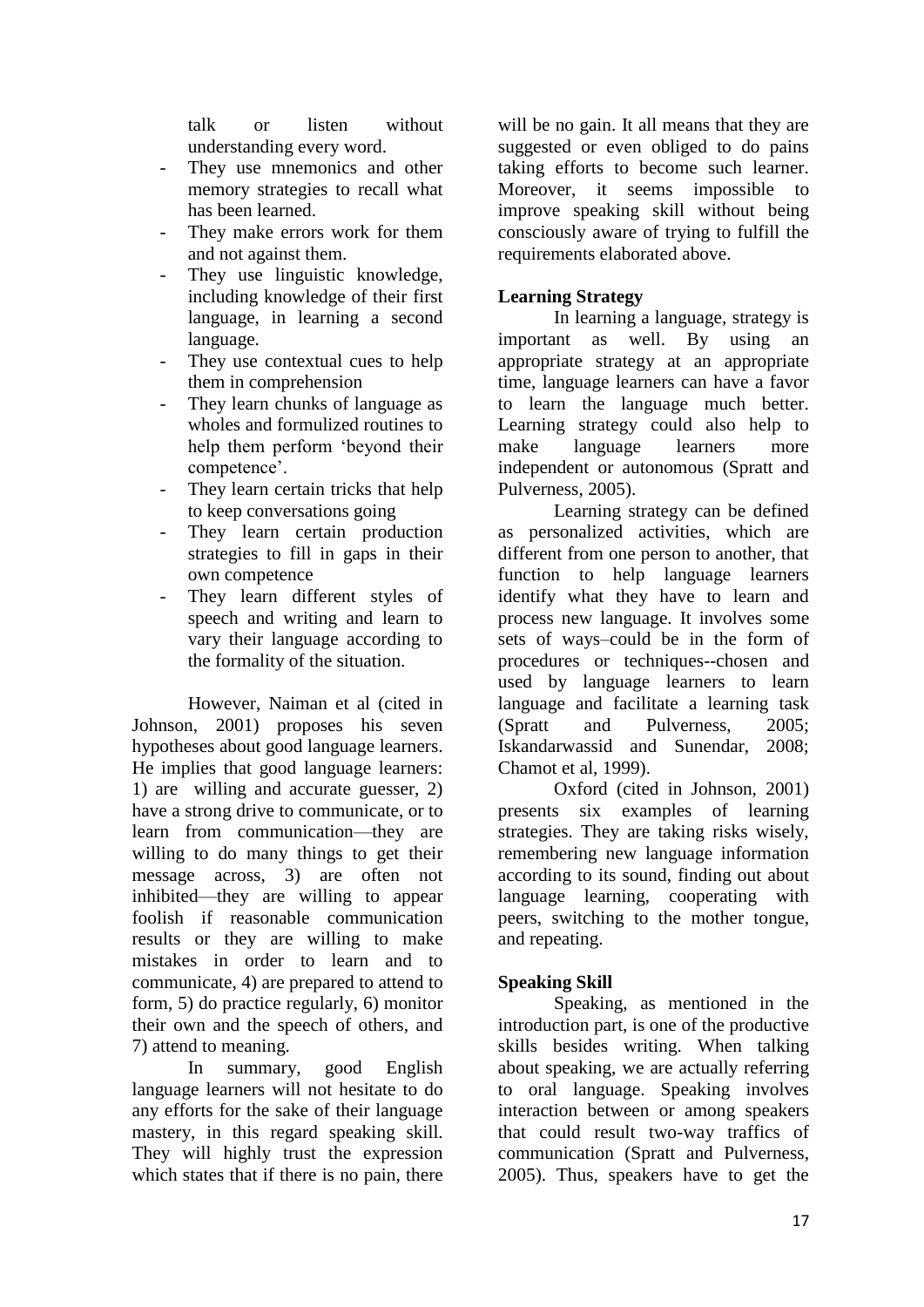message across each other if not, it is not called 'communication' (Prator, 1983).

Speaking is also closely related to producing sounds of language. In practicing speaking, learners will have to deal with pronouncing words, being aware of the crucial use of intonation, and thinking of some grammatical aspects as a part of the accuracy elements (Spratt and Pulverness, 2005). Those have become some reasons why acquiring speaking competence is absolutely difficult for language learners. Because speaking is such a complex skill, learners certainly may need a lot of assistance to prepare for speaking. Thus, they are required to be provided with some options of learning strategies they could make use as a way to help them build up their speaking skill.

### **Related Research Report**

One related research entitled 'Students' Learning Strategies in EFL Classroom' was taken into account. It was written by Sri Damayanti. She wanted to emphasize the important role of students' language learning strategies in class to improve their English acquisition. Therefore she really intended to observe what strategies her students applied inside the class when having English subject.

# **FINDINGS**

After having finished with working on the whole research activities, all of the data that was obtained from the three research instruments was then combined and analyzed. The findings were as follow:

1. In building up speaking skill, good English learners consistently practice to speak everyday. Though they are busy with their daily routines, they will take time--10 to 15 minutes--to give a chance to practice. They said 'It does not have to be long. The main

important thing is that it must be effective and efficient and we try to be familiar with the use of the language in our everyday life. Thus we may get accustomed with that'.

- 2. Some good English learners are also those learners who have ever failed in their specialized subjects. particularly speaking. They said that have ever got a C. But they never give up to get an A. Thus they frequently practice their speaking to make it much better.
- 3. Good English learners will have a willingness to do a monologue practice. When I asked them whether or not they had another activity, besides having conversation (dialogues) with friends, to sharpen their speaking, they replied that making a short speech in front of mirror was also a good thing to do.
- 4. Most good English learners have strong interest to learn the language. Therefore, although there are many obstacles, as they like it, they will try hard to get a way out of the problems.
- 5. Good English learners are those who have confidence and never feel shy in making mistakes when speaking. They said that it was just impossible for them to be able to speak English fluently in a short period of time. It needs long process. Making mistakes is actually a part of the process to be better English learners.
- 6. Good English learners are constantly aware of the importance of memorizing